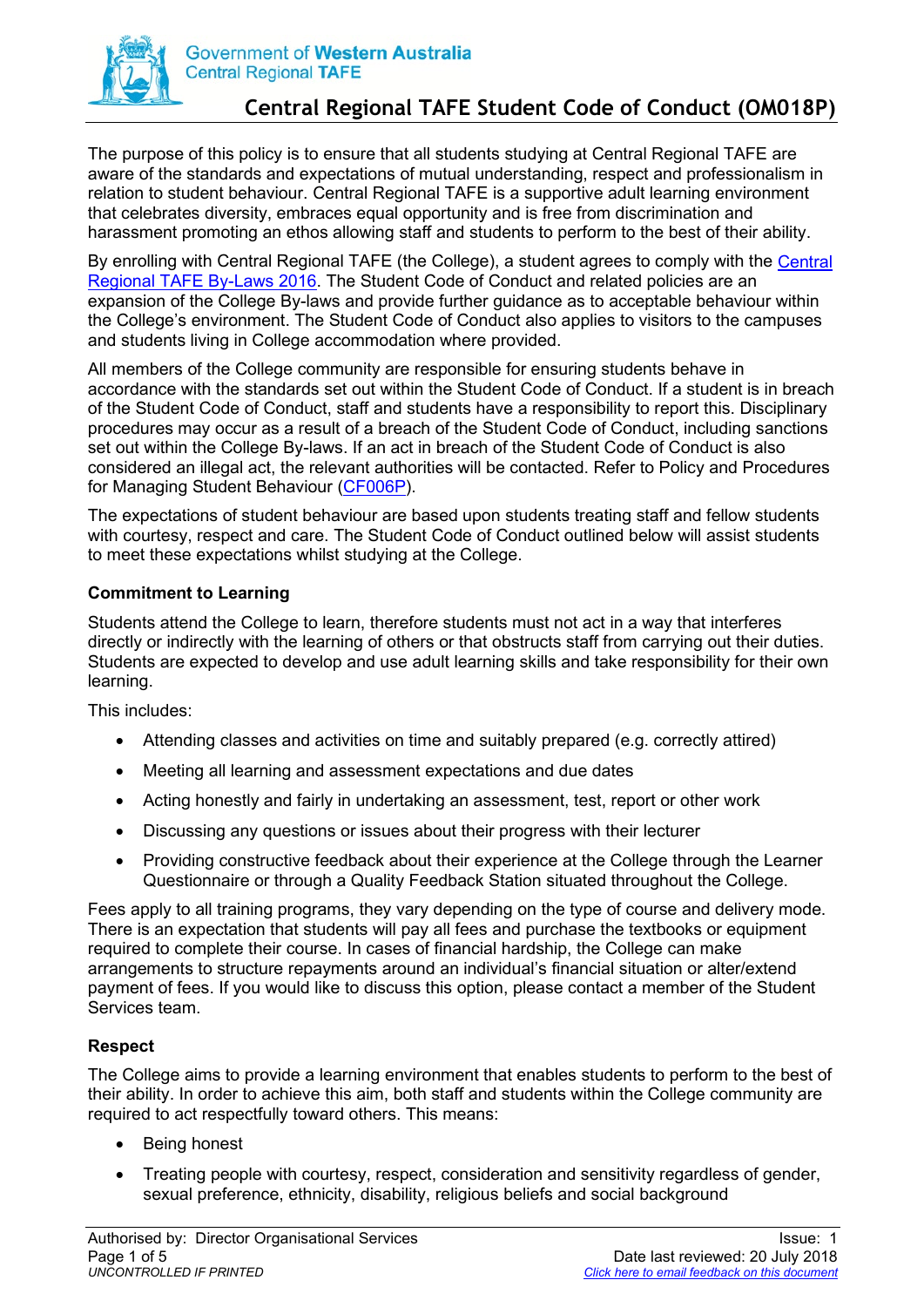- Communicating openly and using appropriate language
- Following reasonable instructions of any College staff member
- Respect for the College physical environment

All students have a right to enjoy the facilities at the College. In order to protect this right all students are expected to have respect for College property. Any act of misuse, vandalism, theft, malicious or unwarranted damage, defacing, disfiguring or unsafe or unauthorised use of property is in violation of the Student Code of Conduct, the College By-laws, and may be against the law.

College property includes but is not limited to:

| <b>Buildings</b>                                      | <b>Plant and Equipment</b> | Telephones                         |
|-------------------------------------------------------|----------------------------|------------------------------------|
| <b>Vehicles</b>                                       | <b>Learning Materials</b>  | <b>Library Materials</b>           |
| Computer Hardware, Software<br>and other Technologies | Fire Alarms and Equipment  | <b>Safety and Security Devices</b> |

## **Bullying**

Bullying will not be tolerated on College grounds or within College programs conducted 'offsite'. Types of bullying include:

- Loud and abusive language
- Yelling and screaming
- Unexplained rages
- Bribery or blackmail
- Unjustified criticism and insults
- Threats to students or College staff
- Cyber bullying i.e. humiliation, belittling or undermining of a person through use of social media.

Students should report any incidents of bullying to a College staff member (usually their lecturer or Student Services where available, but not confined to those staff).

#### **Sex Based Harassment**

All people have the right to learn in an environment which is free from sex-based harassment. Harassment of a sexual nature is not tolerated at the College and is unlawful under the Equal [Opportunity Act 1984.](https://www.legislation.wa.gov.au/legislation/prod/filestore.nsf/FileURL/mrdoc_37090.pdf/$FILE/Equal%20Opportunity%20Act%201984%20-%20%5B07-d0-00%5D.pdf?OpenElement)

Sexual harassment is any unwelcome behaviour which is sexual in nature and which involves improper assumptions by one person in respect to another. Sexual harassment can take numerous forms including but not limited to:

- Unwelcome physical touching, hugging or kissing
- Staring or leering at someone, or at parts of their body
- Suggestive comments or jokes
- Insults or taunts based on sex
- Sexually explicit pictures, e-mails or text messages
- Intrusive questions or comments about a person's private life, body or sexuality

Students should report any incidents of bullying to a College staff member (usually their lecturer or Student Services where available, but not confined to those staff).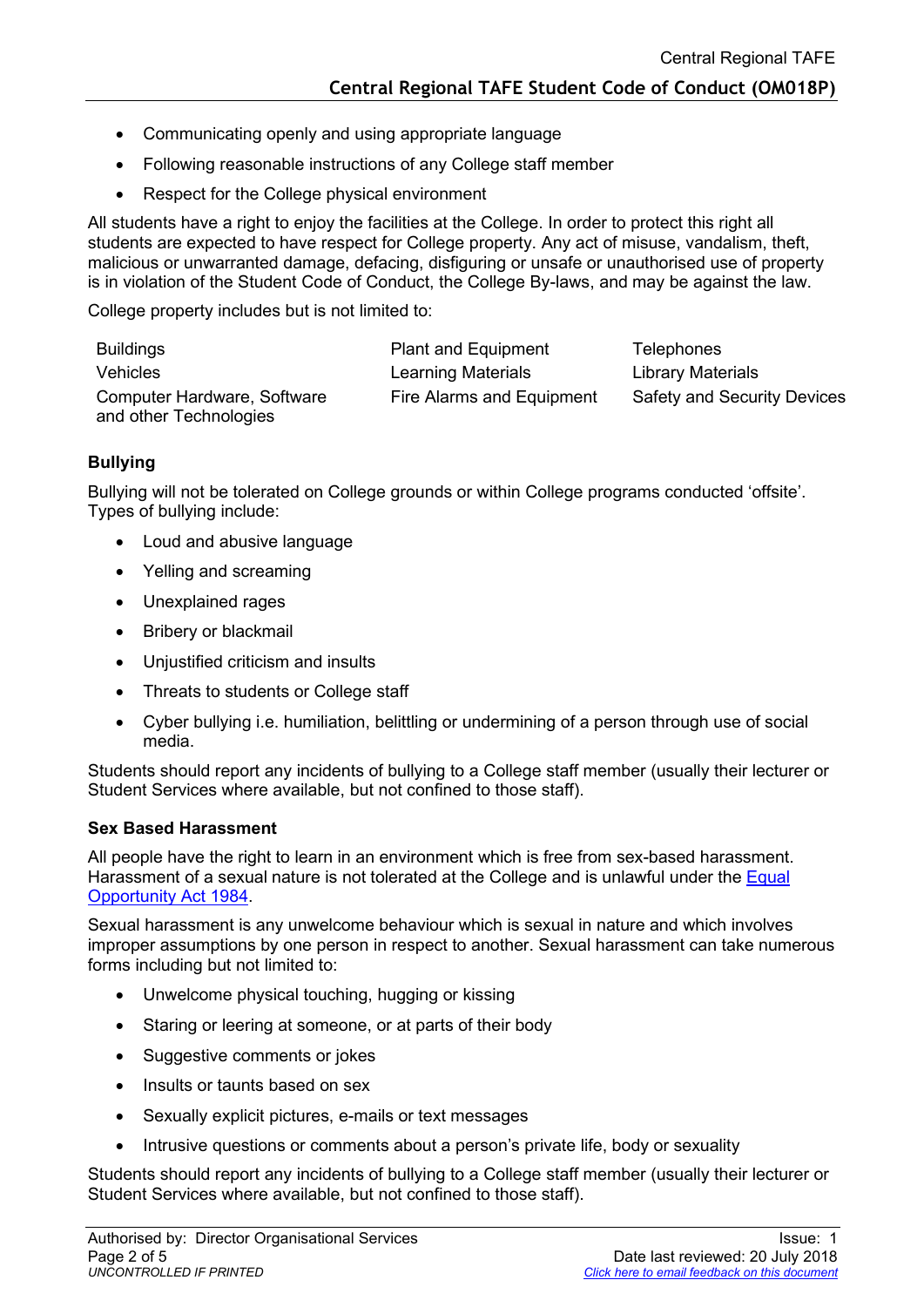## **Use of Technology**

As a courtesy to staff and other students, students may be asked to turn off their mobile phones and iPods (or similar devices) during all lectures and practical sessions. Individual arrangements should be made with lecturers regarding use of these devices.

Students cannot use or attempt to use internet access at the College for inappropriate or unacceptable material. Students who use College computers, mobile devices, internet and network services must abide by the standards set out in the Policy and Procedure for Student/Third Party Computer Acceptable Use [\(IS006P\)](http://centranet.crtafe.wa.edu.au/qualitydocs/IS/IS006P.pdf). This policy is available to students via the Student Portal.

## **Social Media**

Social Media is a powerful tool which enables users to create and share content or to participate in social networking. It is expected that all students enrolled at the College would uphold the reputation of the College name as well as always show respect to each other and College staff.

## **Safety**

Students must take reasonable care for their own health and safety on campus and avoid harming the health or risking the safety of others. Staff, visitors and students all have a shared responsibility to ensure College safety procedures are adhered to.

Students should immediately advise a College staff member if they have concerns for their personal safety or that of others whilst participating in training or on College grounds.

## **Dress Standards**

All students at the College are to wear clothing and footwear appropriate to the course they are studying. Lecturers will inform students of specific requirements, including uniforms, personal protective clothing, footwear, securing of hair and name badges as required.

This includes:

- Wearing clothing in accordance with occupational health and safety requirements. Lecturers will inform students of specific occupational health and safety dress standards that apply to their industry area
- Wearing footwear within and around College campuses at all times
- Not wearing any clothing that is likely to offend others because of slogans, cartoons, or any symbol or graphic work to provoke, intimidate, condemn or ridicule others; or because of its lack of decency, modesty or cleanliness.

## **Personal Protective Clothing and Equipment**

In the interests of health and safety, and by law, you are required to observe standard safety practices, including wearing appropriate clothing and using personal protective clothing and equipment when required. This includes wearing of appropriate protective footwear as necessary.

Access to workshops, commercial kitchens and other high-risk areas will be denied if appropriate personal protective clothing and equipment is not worn.

Some examples that may apply to your course include:

- **Clothing:** The minimum workshop dress standard is appropriate work clothing i.e.: King Gee, Hard Yakka or similar protective clothing. Clothing must provide adequate cover and be reasonably close fitting with no torn parts that can be caught. Loose clothing in a practical activity could become a hazard.
- **Hair:** Long hair must be restrained with heavy-duty safety hair net or a hat/cap that fully encloses the hair. Beanies, elastic bands, hats/caps, etc are acceptable (except in Hospitality where hair nets must be worn at all times in the Kitchen).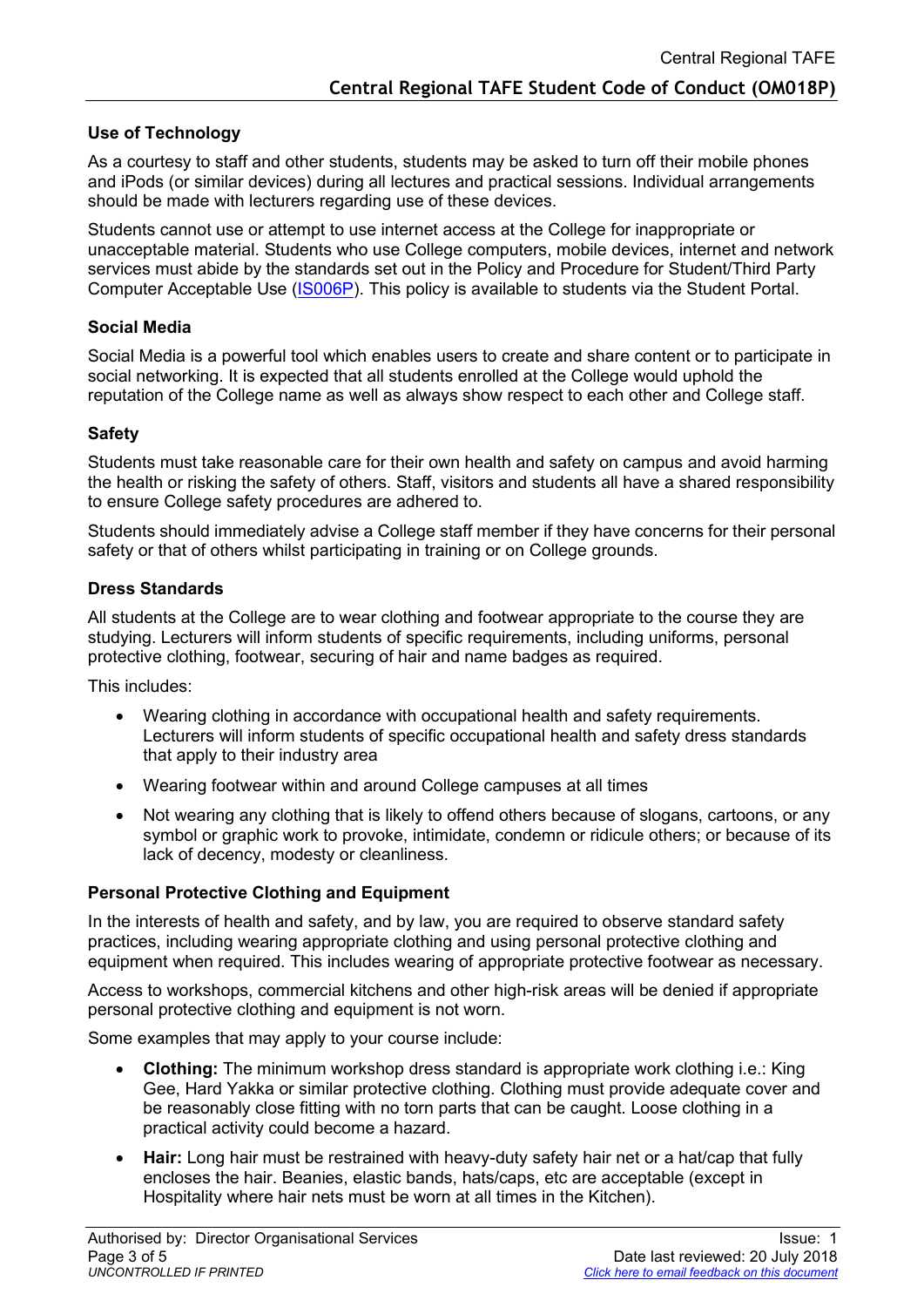- **Footwear:** Steel capped shoes or boots that comply with the Australian Safety Standards criteria are mandatory in all workshops. Covered shoes are mandatory in all areas and art rooms.
- **Glasses:** Safety glasses must be worn by every person working in or entering designated areas or as directed by lecturers or other College staff.
- **Ear Protection:** Ear protection must also be worn in designated areas or as required by **lecturers**

Students are expected to observe the above standards from the first day of attendance at the College. Students who are not able to comply, will need to discuss with their lecturer or they will not be permitted to enter workshops.

Lecturers are authorised to deny students access to any class if the standards are not observed. In such cases lecturers then:

- a) Send student to an appropriate area on campus for quiet study
- b) If an apprentice, notify the Apprenticeship Officer in Client Services who will advise the employer
- c) If under 18, notify parent/guardian that the student did not participate in that class for failing to wear adequate safe clothing
- d) If a VET delivered to secondary students student, notify the Education and Training Programs Coordinator who will advise the school.

## **Medical Conditions**

Students must report any injury sustained whilst on campus to their lecturer or nearest staff member. The College have a number of staff who are first aid trained. First Aid Officers provide first aid only and do not administer medication.

Students with a medical condition that requires them to take over the counter medication /prescription drugs that may affect the safety of themselves or others, must notify their lecturer before commencing class. College staff will provide appropriate and timely assistance and enable the College to fulfil our duty of care responsibilities. All information provided will be treated confidentially.

If a student is ill:

- Prior to classes commencing, students (or parents/guardians) are to contact the College and advise they (or their son/daughter) will not be attending class. If known, state the period of time the student is expected to be away.
- If illness develops during the day, the lecturer may recognise this has occurred or the student may ask to leave class
	- $\circ$  If student is under 18, parents/guardians are contacted to advise them of the situation.
	- $\circ$  If no contact can be made, the student must be assessed and appropriate action taken which may include medical attention or being send to the First Aid Room (if applicable) until the normal finish time of the class.

In cases where students are participating in class and they are suspected to have a contagious illness, such as head lice, flu, etc. the student will be asked to leave class so that other students are not at risk of developing the same illness/disorder. If the student is under 18, parents/guardians will be contacted to collect the student from the campus.

If a student is suspected as having a contagious illness prior to going on work placement, they may be advised they cannot participate in this activity.